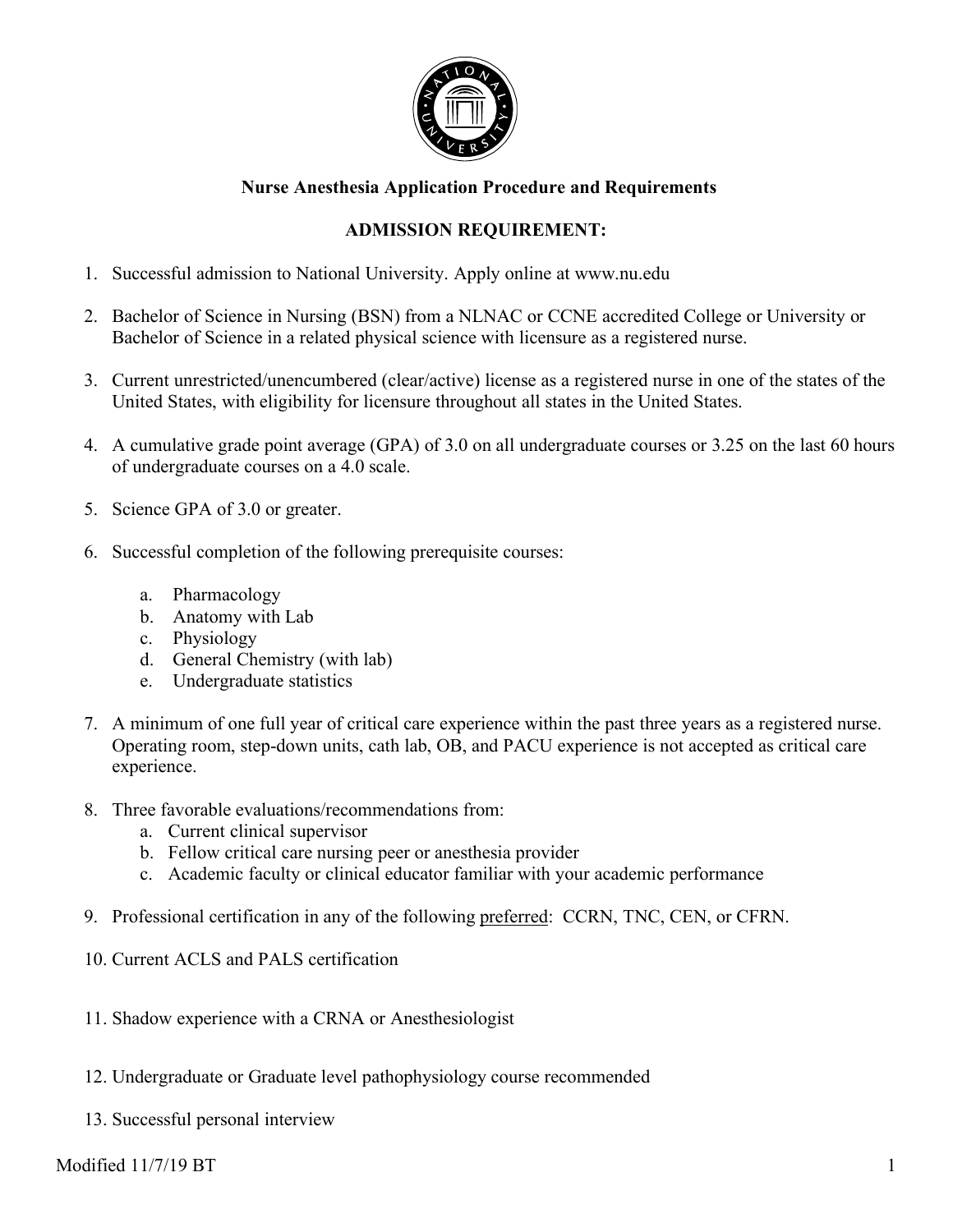

- 14. Ability and willingness to travel for clinical rotation assignments, and to be flexible when required to change clinical sites at short notice.
- 15. Ability to meet the didactic and clinical requirements of the curriculum.

Didactic and clinical professional and physical competency standards include:

- **Ability to observe and communicate.** Nurse anesthetists must be able to observe, hear, and understand evidence about a patient's status quickly and accurately as well as communicate rapidly and clearly with patients, members of the healthcare team, and others.
- **Physical capabilities and motor skills.** Nurse anesthetists are required to move, transfer, and position patients and to locate and arrange equipment as needed; to be sufficiently mobile to provide care to several patients at a time, and to have sufficient dexterity, hand/eye coordination, and stamina to operate complicated instruments and perform procedures for prolonged periods.
- **Cognitive skills and intellectual capacities.** Nurse anesthetists are able to understand complex medical information related to patient needs and care; to transcribe and communicate that information quickly and accurately; and to distinguish standard from nonstandard patterns of patient behaviors and responses.
- **Decision making skills.** Nurse anesthetists are expected to demonstrate the capacity to gather, organize, assess, prioritize, make decisions, and then act on information appropriately so as to facilitate the prompt and timely delivery of patient care.
- **Behavioral and social attributes.** Nurse anesthetists should exhibit professionally appropriate behaviors at all times with patients, members of the healthcare delivery team, and the public. These behaviors include capacities to establish rapport and trust including respect for team roles and norms; to preserve confidentiality; to communicate clearly with patients, other health care providers and the public; to complete work in a timely manner; and to demonstrate commitment to ensuring the quality of and upgrade the practice of nurse anesthesia.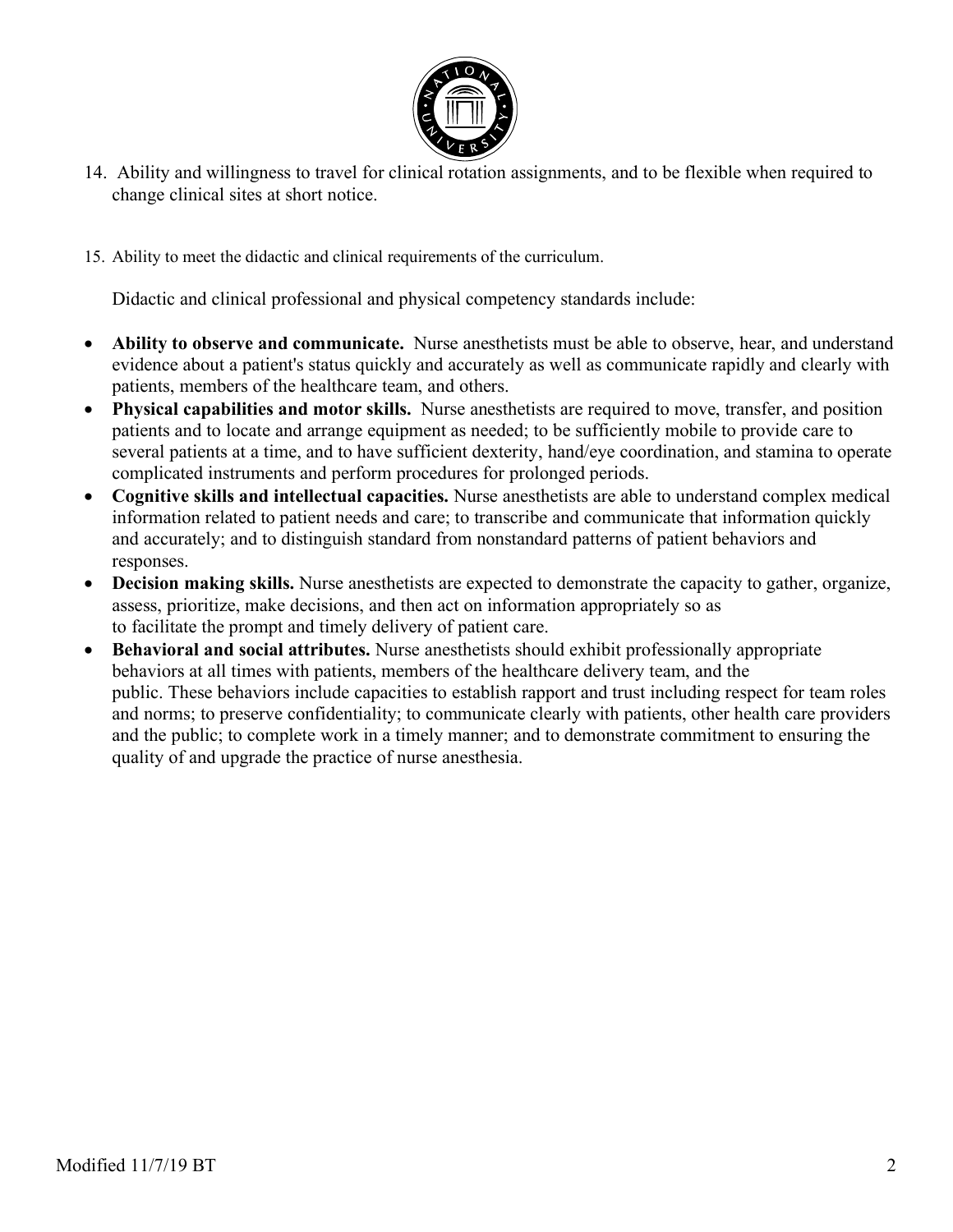

- 1. Application to National University (completed on NU website).
- 2. Supplemental Application for Nurse Anesthesia Program. Place all of the following items in an envelope and **mail together as one package.**

 Completed Supplemental Nurse Anesthesia Program Application with photograph attached (available on the NU Nurse Anesthesia Program website)

Personal Resume

Professional Goal Statement (maximum of 1000 words)

**Official transcripts** in sealed envelopes. (include with supplemental application package)

 Three recommendations, completed, sealed, and signed across the envelope closure by the person writing the recommendation.

> **Mail to: National University Nurse Anesthesia Program 20 River Park Place West Fresno, CA 93720-1551**

**You should have your current clinical supervisor, academic faculty member familiar with your academic performance, critical care nursing peer or anesthesia provider provide recommendation. Once you have completed and obtained all of the above information then mail together in one envelop.**

**All of the above requirements are required in order to be considered for an interview. All applicants must meet the admission requirements stated on the application, and have an active application to the University itself.**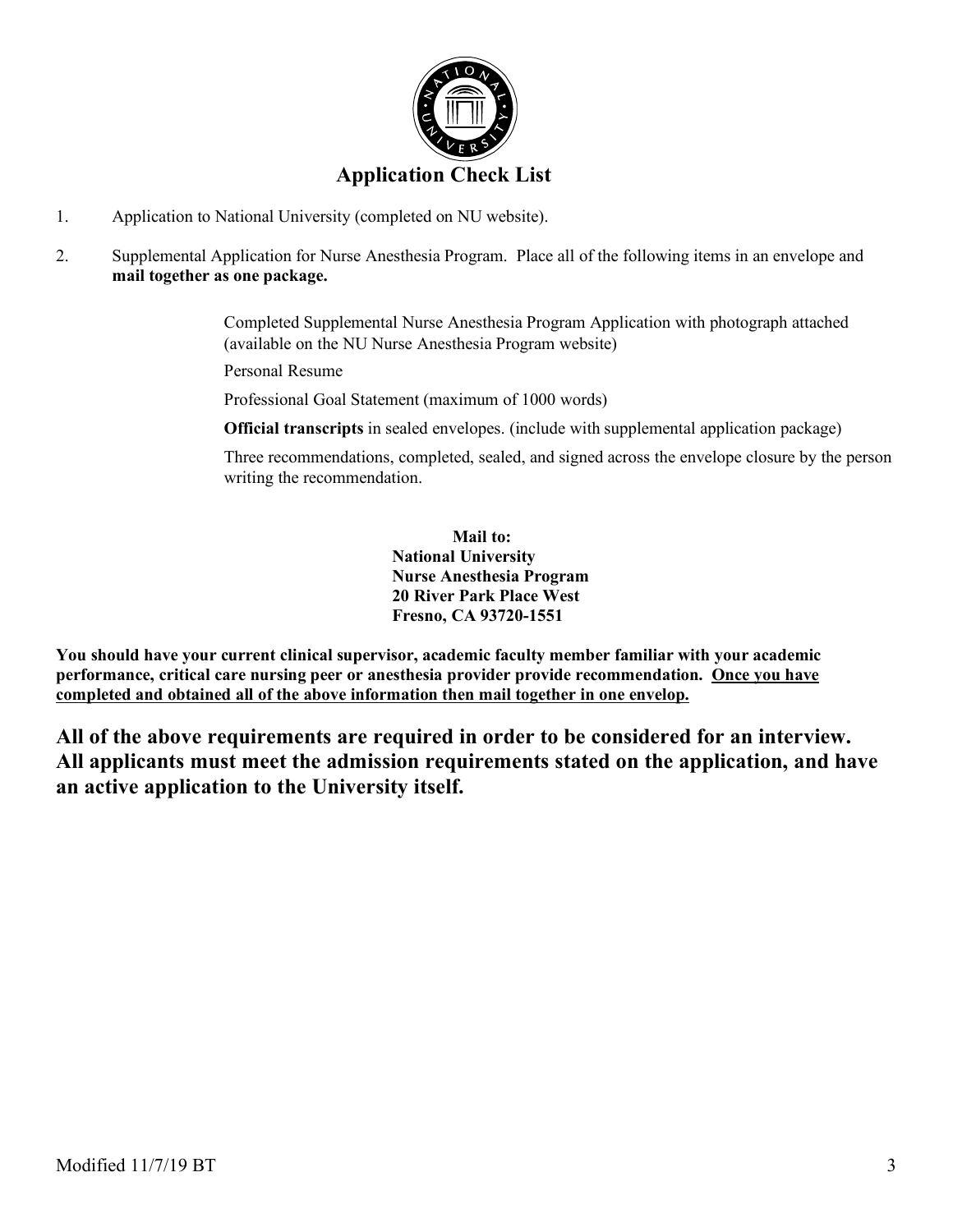

Attach Photo

### **NATIONAL UNIVERSITY DOCTOR OF NURSE ANESTHESIA PROGRAM**

## **NURSE ANESTHESIA PROGRAM APPLICATION**

In addition to completing the National University Graduate School Application, applicants for the DNAP Program must complete this form to be considered for admission. Please type or clearly print in black ink. This form must be completed and returned to **NU Nurse Anesthesia Program, 20 River Park Place West, Fresno, CA 93720-1551**

| Name               |      |        | 2. Anticipated Enrollment Year |                           |  |
|--------------------|------|--------|--------------------------------|---------------------------|--|
|                    | Last | Middle | First                          |                           |  |
| $3.$ Phone $(H)$   |      | (C)    |                                | 4. E-mail address         |  |
| 5. Mailing Address |      |        |                                | 6. Social Security Number |  |
| School of Nursing  |      |        |                                | Date of first RN license  |  |

7. RN License:

| License number | State | <b>Expiration</b> date |
|----------------|-------|------------------------|
|                |       |                        |
|                |       |                        |

Has your license in Nursing or any other Health Profession ever been disciplined?

|  |  | (Revoked, suspended, placed on probation, or reprimanded) or voluntarily |  |
|--|--|--------------------------------------------------------------------------|--|
|  |  |                                                                          |  |

| surrendered in any state or jurisdiction?                                                                                                                                                                                                                                                        | $\Box$ Yes | No.<br>П            |
|--------------------------------------------------------------------------------------------------------------------------------------------------------------------------------------------------------------------------------------------------------------------------------------------------|------------|---------------------|
| Have you ever been the subject of a nursing board disciplinary action?                                                                                                                                                                                                                           | Yes<br>П.  | No.<br>П            |
| Is your license currently suspended, revoked or on probation or reprimanded                                                                                                                                                                                                                      |            |                     |
| for any reason?                                                                                                                                                                                                                                                                                  | $\Box$ Yes | N <sub>0</sub><br>П |
| Have you ever been denied a professional nursing license?                                                                                                                                                                                                                                        | $\Box$ Yes | No.<br>$\Box$       |
| Have you ever been convicted of a felony?                                                                                                                                                                                                                                                        | Yes<br>П   | N <sub>0</sub><br>П |
| Have you ever received an "other than honorable" discharge from                                                                                                                                                                                                                                  |            |                     |
| any branch of the US military?                                                                                                                                                                                                                                                                   | Yes<br>П.  | N <sub>0</sub><br>П |
| If yes, Explain                                                                                                                                                                                                                                                                                  |            |                     |
| 8. Are you an international student?<br>If English is your second language, you must take the Test of English as a Foreign<br>Language (TOEFL) and score a minimum of 550 on the paper based test, or 213<br>On the computer-based test, or 79 on the Internet based test. (For comparable tests | Yes<br>П   | N <sub>0</sub><br>П |

Contact the School of Nursing Advisor)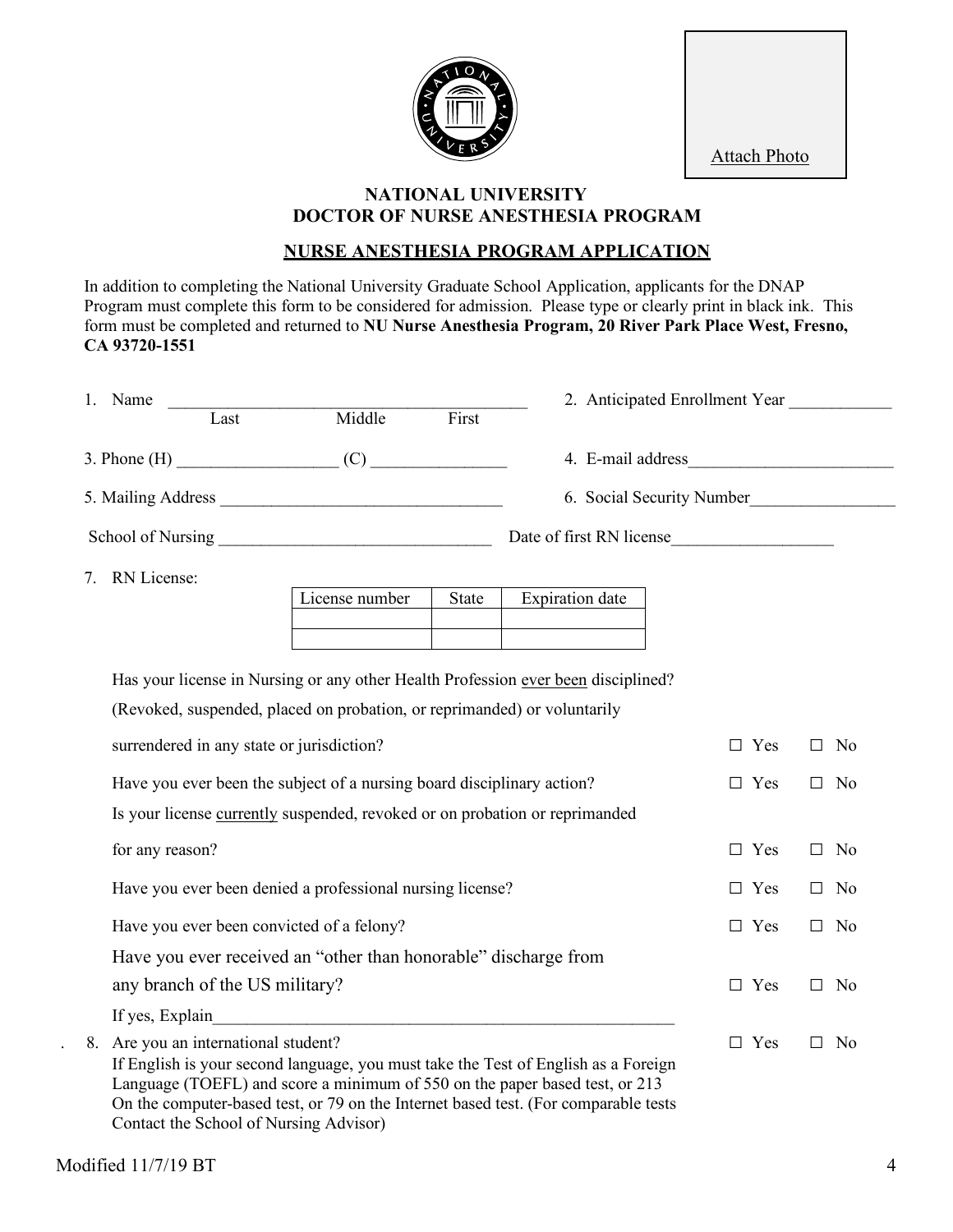

| 9. Have you ever attended another Nurse Anesthesia Program?      | $\Box$ Yes $\Box$ No |  |
|------------------------------------------------------------------|----------------------|--|
| If yes, explain.                                                 |                      |  |
| **If you marked 'yes', you MUST submit a letter of good standing |                      |  |

#### 10. Post Secondary Education

| <b>Institution</b> | <b>Degree Conferred</b> | G.P.A |
|--------------------|-------------------------|-------|
|                    |                         |       |
|                    |                         |       |
|                    |                         |       |
|                    |                         |       |

### 11. Professional Certification

| Type of Certification | <b>Issuing Agency</b> | <b>Expiration date</b> |
|-----------------------|-----------------------|------------------------|
|                       |                       |                        |
|                       |                       |                        |
|                       |                       |                        |
|                       |                       |                        |
|                       |                       |                        |
|                       |                       |                        |

Note: Students are required to have current BLS, ACLS and PALS after acceptance into the program and prior to entry and to maintain current certification throughout the program.

### 12. Critical Care Experience:

| <b>Name of Facility</b> | <b>City and State</b> | <b>Critical Care Specialty Area</b><br>List area (examples) SICU,<br>CVICU, MICU, ICU, CCU,<br>NICU, PICU, ER | From-To<br>Month/Yr | <b>Full/Part</b><br>time | <b>Shift</b><br>worked |
|-------------------------|-----------------------|---------------------------------------------------------------------------------------------------------------|---------------------|--------------------------|------------------------|
|                         |                       |                                                                                                               |                     |                          |                        |
|                         |                       |                                                                                                               |                     |                          |                        |
|                         |                       |                                                                                                               |                     |                          |                        |
|                         |                       |                                                                                                               |                     |                          |                        |